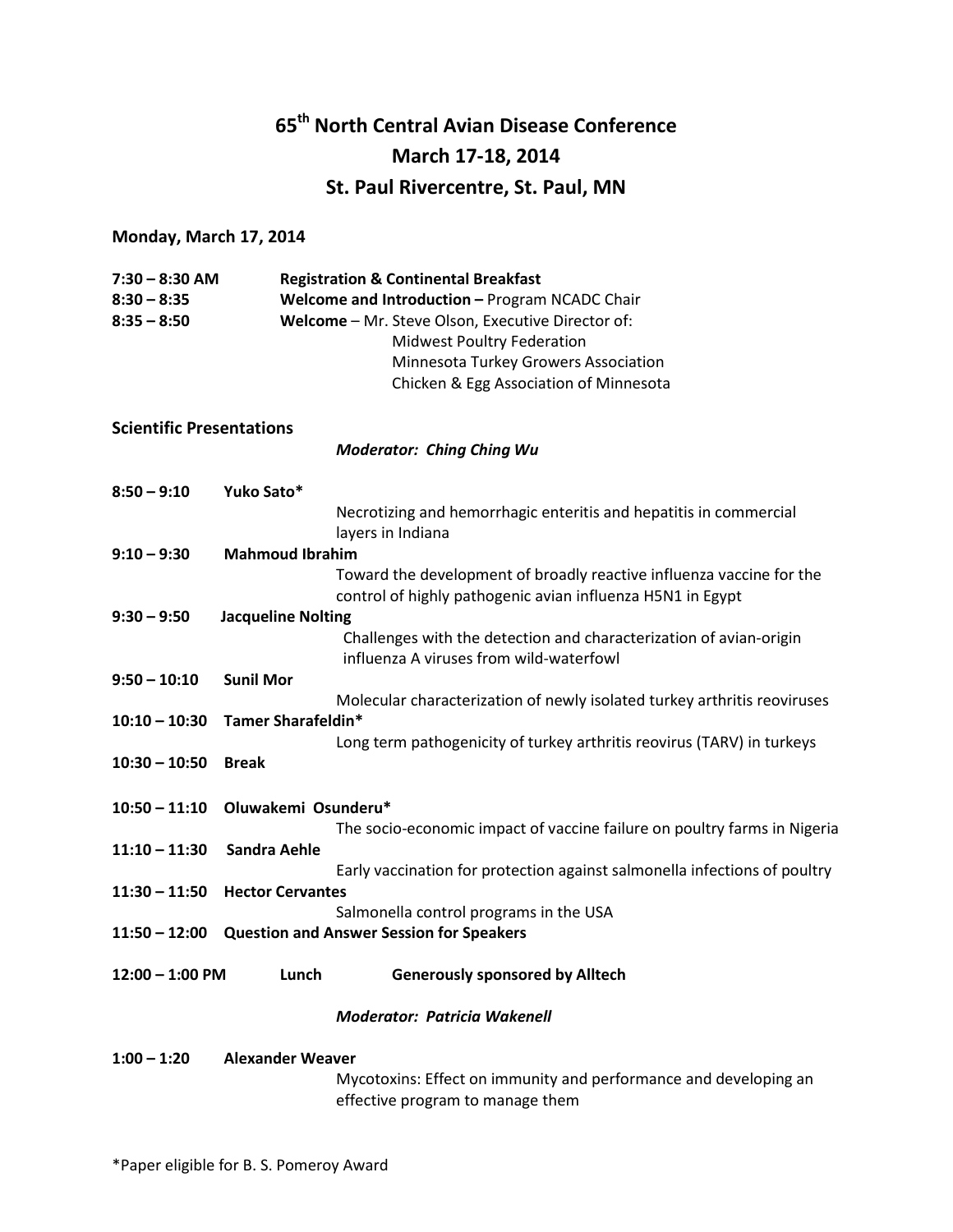| $1:20 - 1:40$ | <b>Robert Owen</b>                                                            |                                                                                                                                                    |
|---------------|-------------------------------------------------------------------------------|----------------------------------------------------------------------------------------------------------------------------------------------------|
|               |                                                                               | The effectiveness of a Bacillus licheniformis probiotic on the reduction in<br>Salmonella heidelberg shedding and colonization in broiler chickens |
| $1:40 - 2:00$ | <b>R. Mick Fulton</b>                                                         | Why biosecurity is important in the duck industry                                                                                                  |
| $2:00 - 2:20$ | Mia Kim-Torchetti                                                             |                                                                                                                                                    |
|               |                                                                               | 2013 review of avian influenza viruses detected in the United States                                                                               |
| $2:20 - 2:40$ | <b>Tim Johnson</b>                                                            |                                                                                                                                                    |
| $2:40 - 3:00$ | <b>Break</b>                                                                  | The Turkey Gut Health Initiative                                                                                                                   |
|               |                                                                               | <b>Moderator: Chang-Won Lee</b>                                                                                                                    |
| $3:00 - 3:20$ | <b>Patricia Wakenell</b>                                                      |                                                                                                                                                    |
| $3:20 - 3:40$ | Dale Lauer                                                                    | The impact of urban and backyard poultry on commercial operations                                                                                  |
|               |                                                                               | Lessons learned on avian Influenza table top planning in Minnesota                                                                                 |
| $3:40 - 4:00$ | Daniel Karunakaran                                                            |                                                                                                                                                    |
| $4:00 - 5:00$ | Control coccidiosis in turkeys - new approaches<br><b>Disease Round Table</b> |                                                                                                                                                    |
| $5:00 - 5:40$ | <b>NCADC Business Meeting</b>                                                 |                                                                                                                                                    |
| $6:00 - 8:00$ | <b>Awards Banguet</b>                                                         | <b>Generously sponsored by Alltech and Maple Leaf Farms</b>                                                                                        |

## **Tuesday, March 18, 2014**

## **Poultry Management Symposium**

#### *Moderator: R. Mick Fulton*

| $8:00 - 8:45$              | <b>Brian Wilcox</b>           | How to make chicks happy (lighting)                       |
|----------------------------|-------------------------------|-----------------------------------------------------------|
| $8:45 - 9:30$              | Ken Lamm                      | Managing ventilation in layer houses                      |
| $9:30 - 10:15$             | <b>Brian Fairchild</b>        | Optimizing poultry house ventilation in hot weather       |
| $10:15 - 10:30$            | <b>Break</b>                  |                                                           |
|                            | $10:30 - 11:15$ Anthony Quant | Feed issues                                               |
| $11:15 - 12:00$ Jim Arends |                               | Insect management challenges - now and in the near future |
| $12:00 - 12:15$ Panel      |                               | <b>Questions and Answers</b>                              |